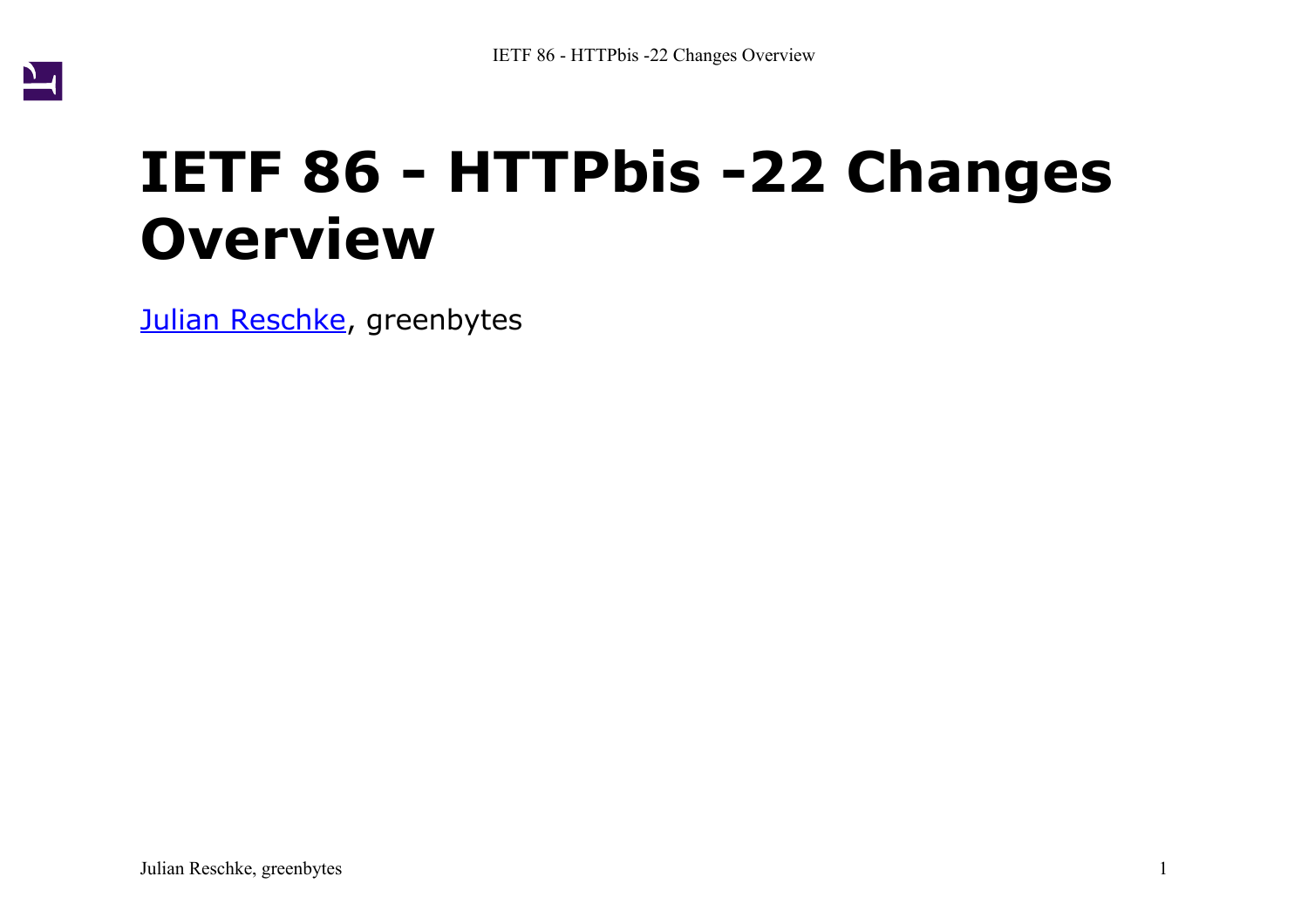## **History**

- -18: published January 2012
- -19: published March 2012 (before IETF 83)
- -20: published July 2012 (before IETF 84)
- -21: published October 2012 (before IETF 85)
- -22: published February 2013 (before IETF 86)

*First Working Group Last Call for Parts 4, 5, 6, and 7 ended April 12, 2012*

*First Working Group Last Call for Parts 1 & 2 ended November 25, 2012*

*Second Working Group Last Call for Parts 4, 5, 6, and 7 ended November 25, 2012*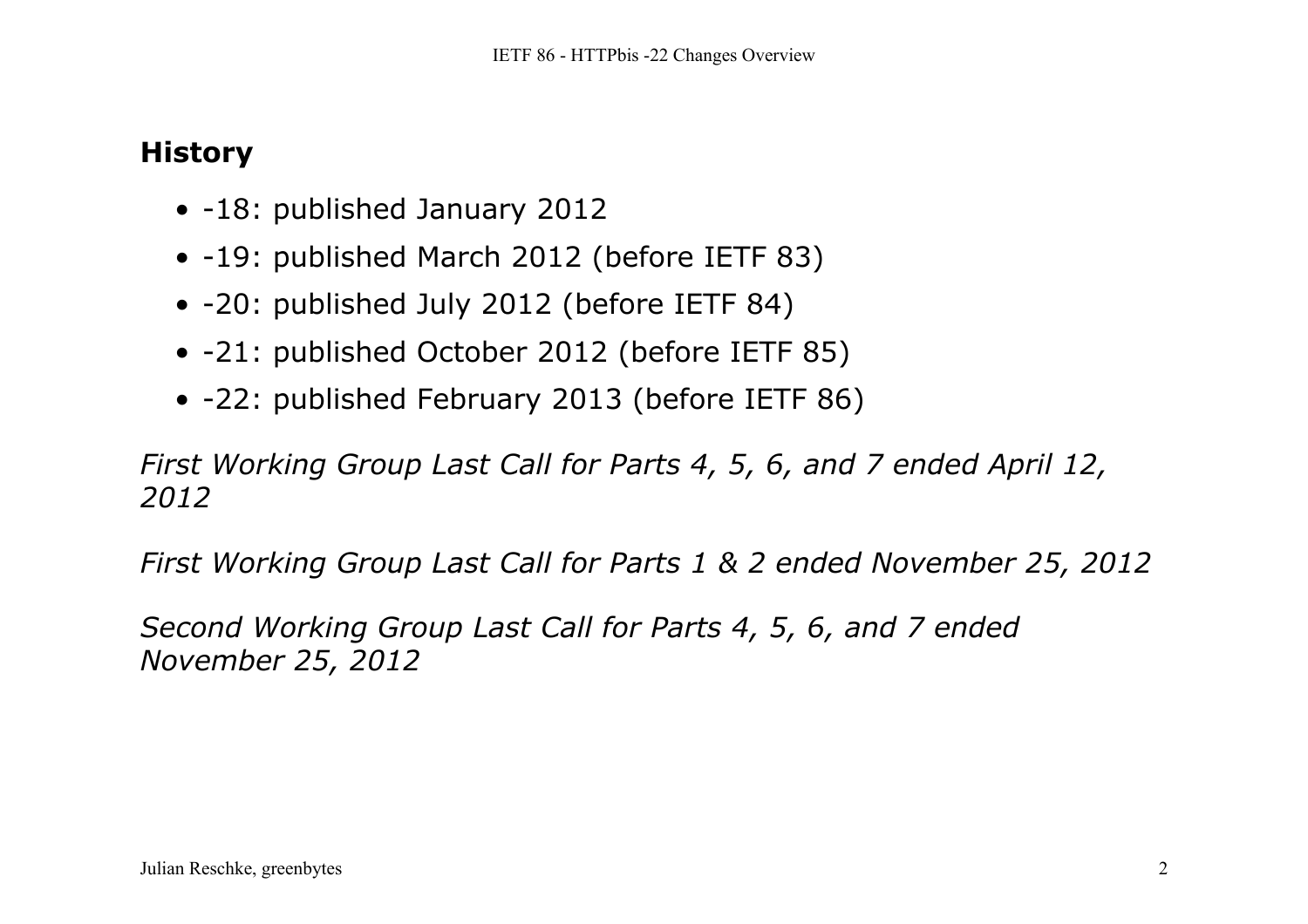# **Changes - General**

Lots of rewrites/rearrangements in Parts 1 & 2, plus...: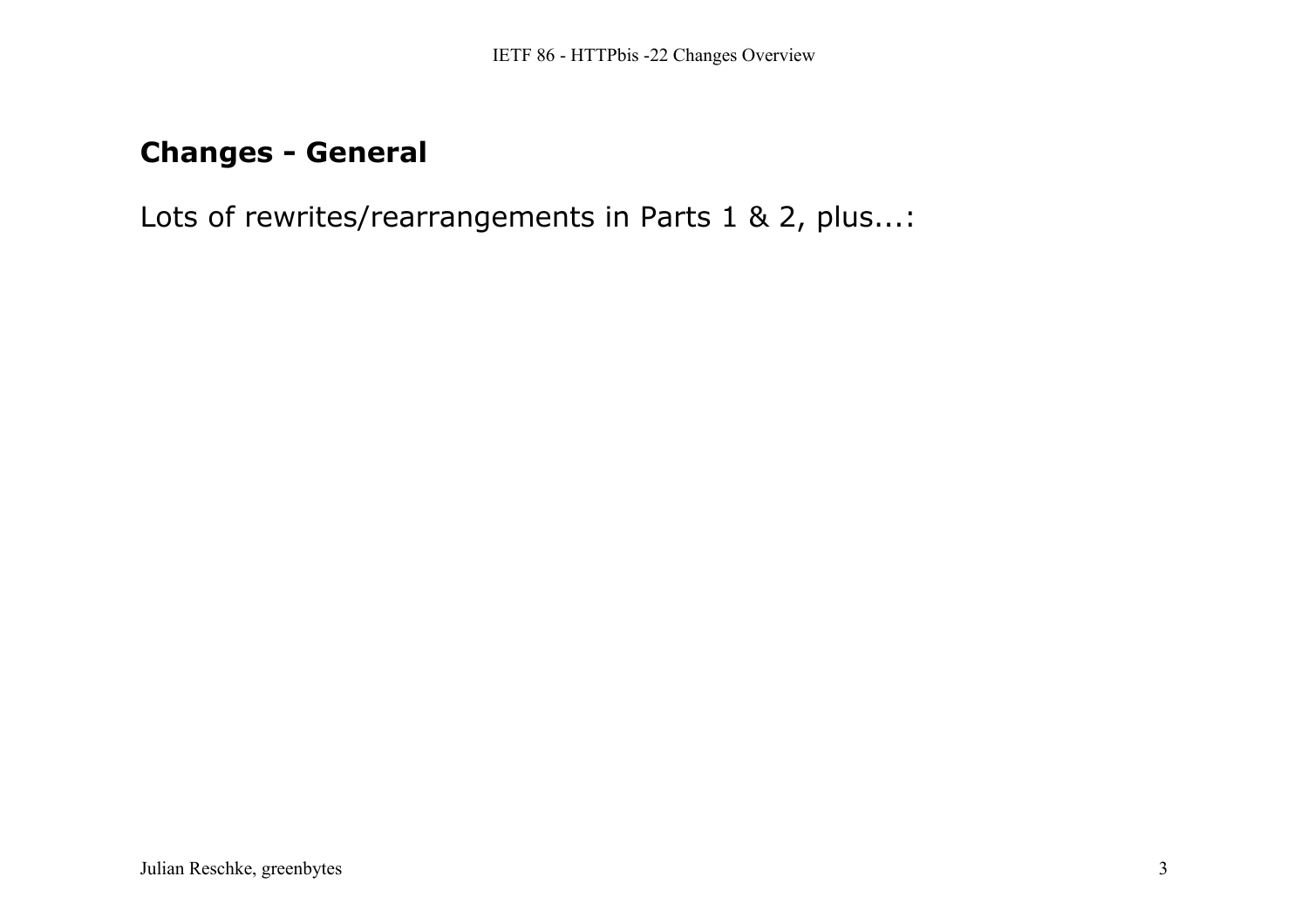- Cite HTTPS URI scheme definition ([Ticket 128](http://tools.ietf.org/wg/httpbis/trac/ticket/128))
- mention of "proxies" in section about caches ([Ticket 389](http://tools.ietf.org/wg/httpbis/trac/ticket/389))
- use of ABNF terms from RFC 3986 (<u>[Ticket 390](http://tools.ietf.org/wg/httpbis/trac/ticket/390)</u>)
- editorial improvements to message length definition ([Ticket 392](http://tools.ietf.org/wg/httpbis/trac/ticket/392))
- userinfo in absolute form of request target ([Ticket 393](http://tools.ietf.org/wg/httpbis/trac/ticket/393))
- when can authority be empty or undefined? ([Ticket 394](http://tools.ietf.org/wg/httpbis/trac/ticket/394))
- Connection header field MUST vs SHOULD ([Ticket 395](http://tools.ietf.org/wg/httpbis/trac/ticket/395))
- editorial improvements to persistent connections section ([Ticket](http://tools.ietf.org/wg/httpbis/trac/ticket/396) <u>[396](http://tools.ietf.org/wg/httpbis/trac/ticket/396))</u>
- URI normalization vs empty path ([Ticket 397](http://tools.ietf.org/wg/httpbis/trac/ticket/397))
- p1 feedback (<u>[Ticket 408](http://tools.ietf.org/wg/httpbis/trac/ticket/408)</u>)
- is parsing OBS-FOLD mandatory? ([Ticket 409](http://tools.ietf.org/wg/httpbis/trac/ticket/409))
- HTTPS and Shared Caching ([Ticket 410](http://tools.ietf.org/wg/httpbis/trac/ticket/410))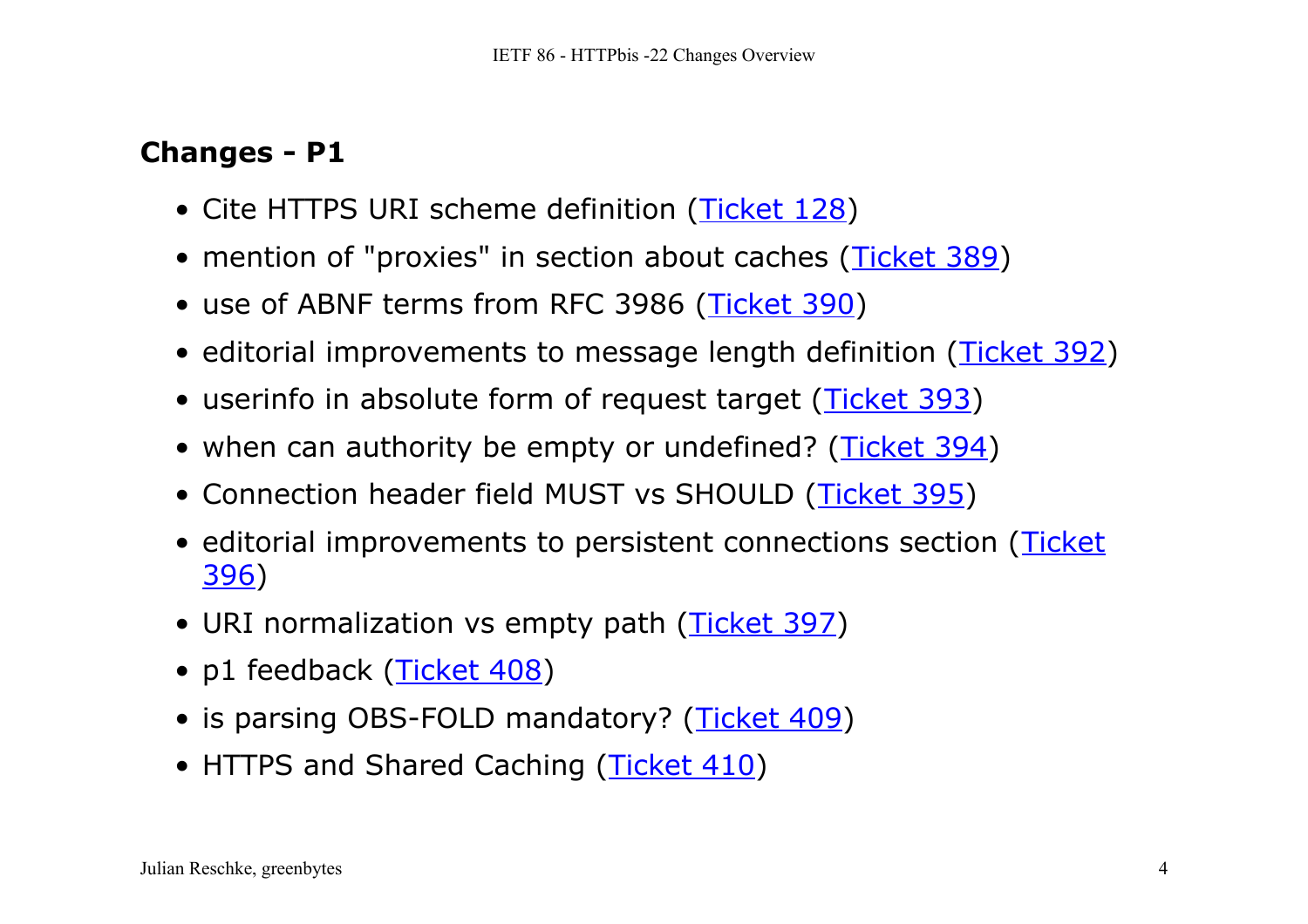- Requirements for recipients of ws between start-line and first header field (<u>[Ticket 411](http://tools.ietf.org/wg/httpbis/trac/ticket/411)</u>)
- SP and HT when being tolerant ([Ticket 412](http://tools.ietf.org/wg/httpbis/trac/ticket/412))
- Message Parsing Strictness ([Ticket 414](http://tools.ietf.org/wg/httpbis/trac/ticket/414))
- "Render" (<u>[Ticket 415](http://tools.ietf.org/wg/httpbis/trac/ticket/415)</u>)
- Explicitly Hop-by-Hop (<u>[Ticket 416](http://tools.ietf.org/wg/httpbis/trac/ticket/416)</u>)
- Registering Connection Tokens ([Ticket 417](http://tools.ietf.org/wg/httpbis/trac/ticket/417))
- No-Transform ([Ticket 418](http://tools.ietf.org/wg/httpbis/trac/ticket/418))
- p2 editorial feedback ([Ticket 419](http://tools.ietf.org/wg/httpbis/trac/ticket/419))
- Content-Length SHOULD be sent ([Ticket 420](http://tools.ietf.org/wg/httpbis/trac/ticket/420))
- origin-form does not allow path starting with "//" ([Ticket 431](http://tools.ietf.org/wg/httpbis/trac/ticket/431))
- ambiguity in part 1 example ([Ticket 433](http://tools.ietf.org/wg/httpbis/trac/ticket/433))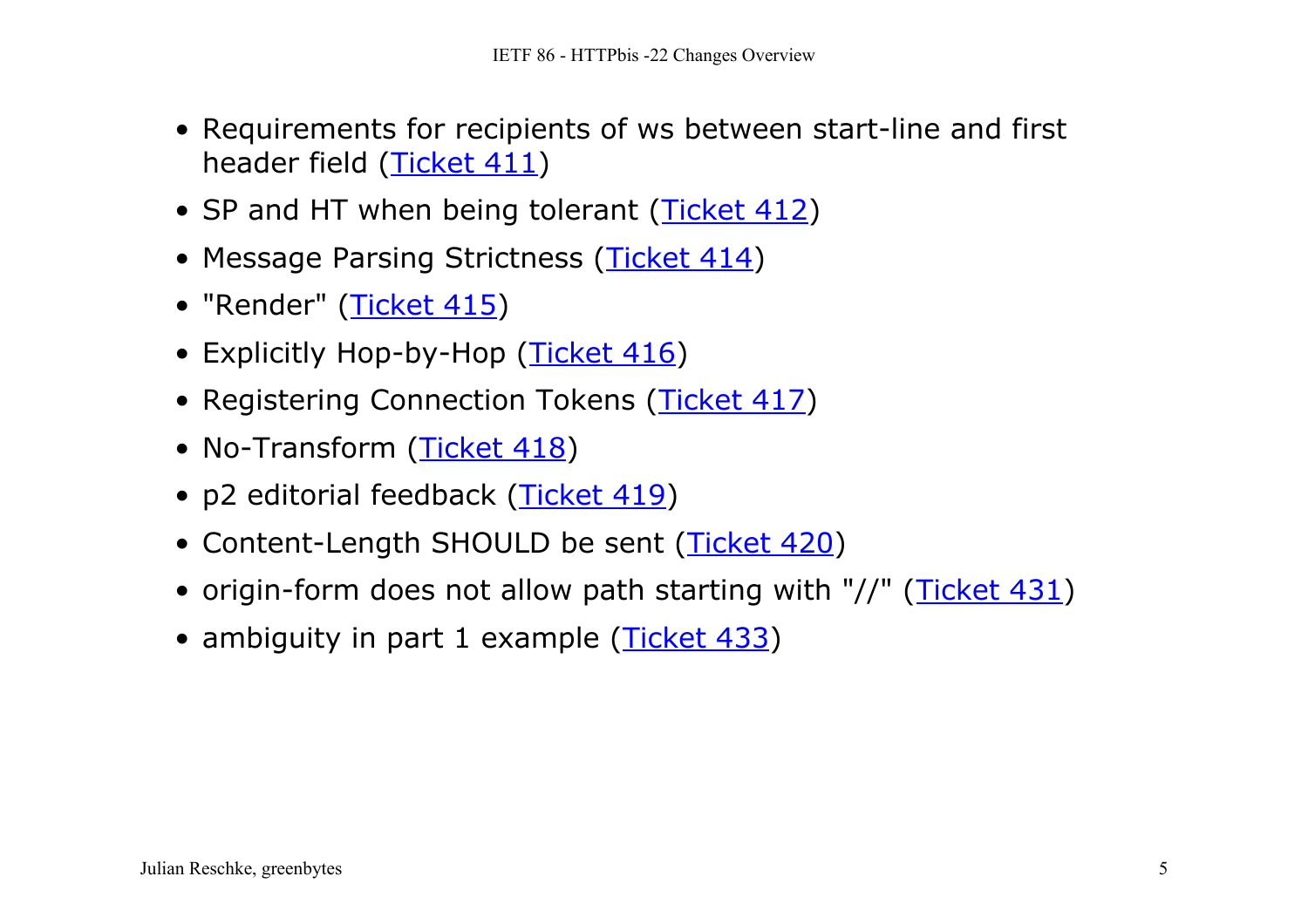- ETag (and other metadata) in status messages ([Ticket 22](http://tools.ietf.org/wg/httpbis/trac/ticket/22))
- Conditional GET text ([Ticket 96](http://tools.ietf.org/wg/httpbis/trac/ticket/96))
- Clarify description of 405 (Not Allowed) ([Ticket 146](http://tools.ietf.org/wg/httpbis/trac/ticket/146))
- Allowing heuristic caching for new status codes ([Ticket 223](http://tools.ietf.org/wg/httpbis/trac/ticket/223))
- method semantics: retrieval/representation ([Ticket 315](http://tools.ietf.org/wg/httpbis/trac/ticket/315))
- User confirmation for unsafe methods ([Ticket 388](http://tools.ietf.org/wg/httpbis/trac/ticket/388))
- transferring URIs with userinfo in payload ([Ticket 391](http://tools.ietf.org/wg/httpbis/trac/ticket/391))
- Tentative Status Codes ([Ticket 404](http://tools.ietf.org/wg/httpbis/trac/ticket/404))
- No-Transform (<u>[Ticket 418](http://tools.ietf.org/wg/httpbis/trac/ticket/418)</u>)
- p2 editorial feedback ([Ticket 419](http://tools.ietf.org/wg/httpbis/trac/ticket/419))
- Absence of Accept-Encoding ([Ticket 424](http://tools.ietf.org/wg/httpbis/trac/ticket/424))
- p2 editorial feedback ([Ticket 426](http://tools.ietf.org/wg/httpbis/trac/ticket/426))
- Accept-Language ordering for identical qvalues ([Ticket 428](http://tools.ietf.org/wg/httpbis/trac/ticket/428))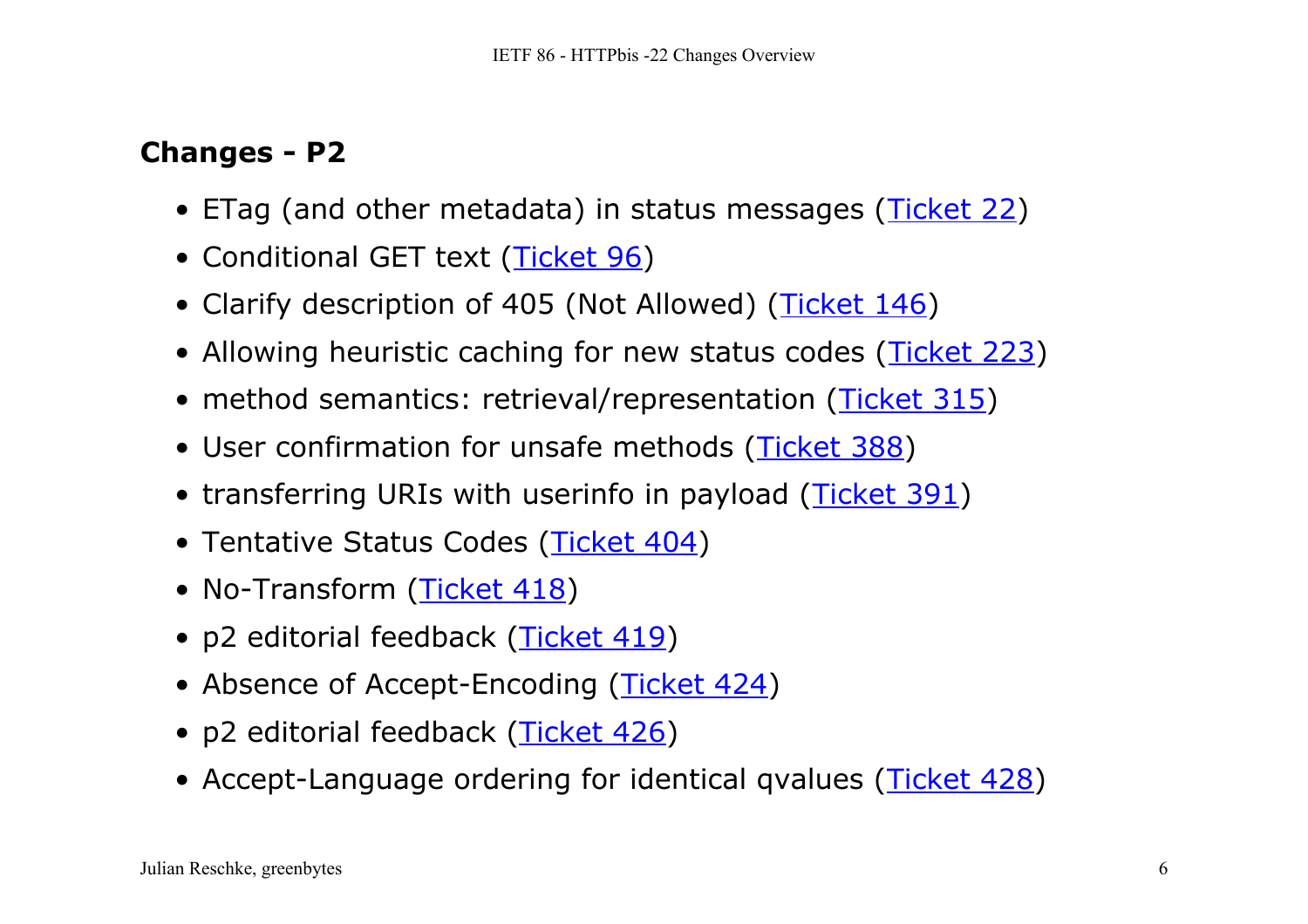- Review Cachability of Status Codes WRT "Negative Caching" ([Ticket](http://tools.ietf.org/wg/httpbis/trac/ticket/432) <u>[432](http://tools.ietf.org/wg/httpbis/trac/ticket/432))</u>
- mention in header field considerations that leading/trailing WS is lossy (<u>[Ticket 434](http://tools.ietf.org/wg/httpbis/trac/ticket/434)</u>)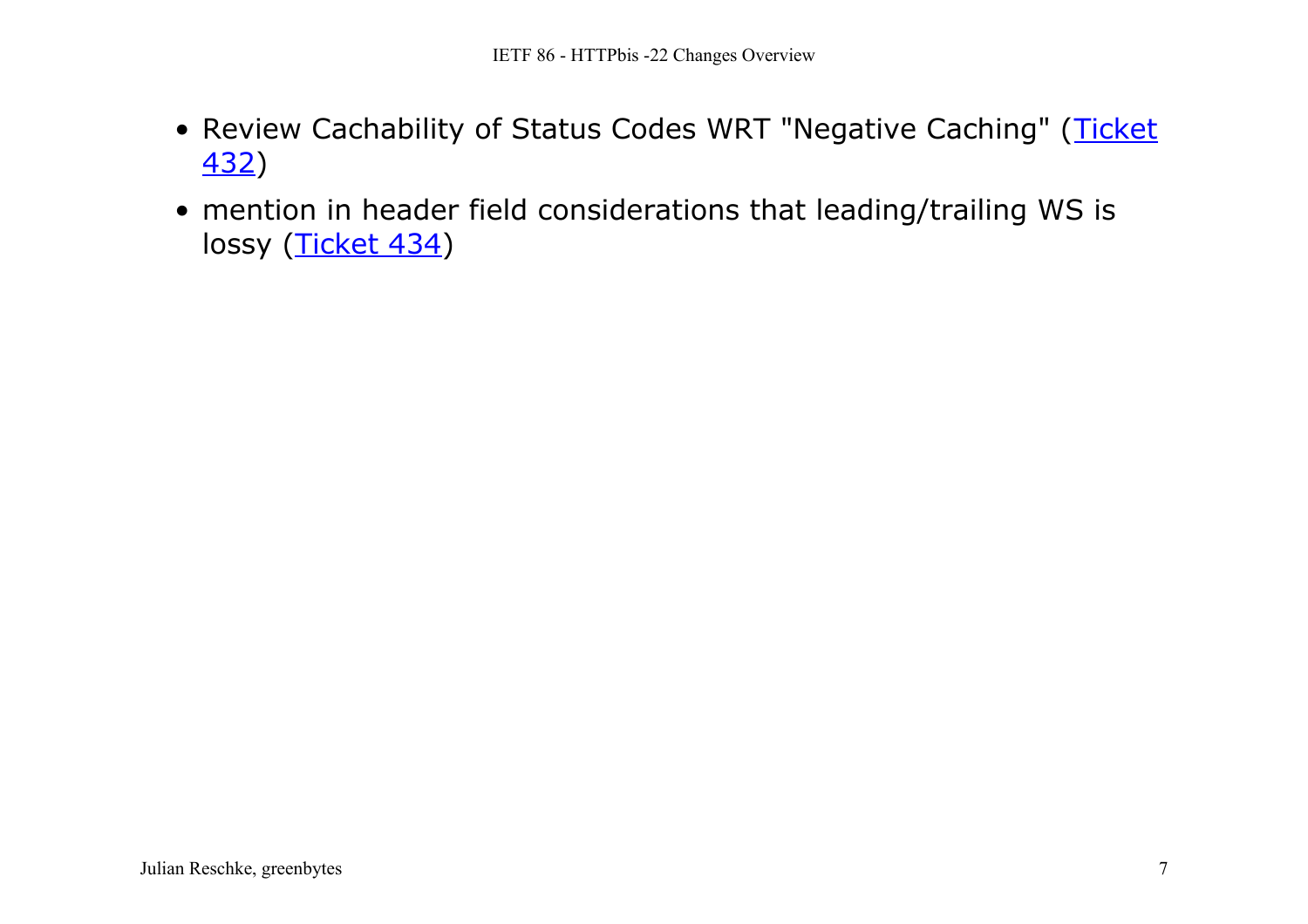*THERE IS NO PART 3!*

- Conditional GET text ([Ticket 96](http://tools.ietf.org/wg/httpbis/trac/ticket/96))
- Optionality of Conditional Request Support ([Ticket 350](http://tools.ietf.org/wg/httpbis/trac/ticket/350))
- Conditional Requests editorial suggestions ([Ticket 366](http://tools.ietf.org/wg/httpbis/trac/ticket/366))
- unclear prose in definition of 304 ([Ticket 384](http://tools.ietf.org/wg/httpbis/trac/ticket/384))
- ETags and Conneg ([Ticket 401](http://tools.ietf.org/wg/httpbis/trac/ticket/401))
- Comparison function for If-Match and If-None-Match ([Ticket 402](http://tools.ietf.org/wg/httpbis/trac/ticket/402))
- 304 without validator ([Ticket 406](http://tools.ietf.org/wg/httpbis/trac/ticket/406))
- If-Match and 428 ([Ticket 427](http://tools.ietf.org/wg/httpbis/trac/ticket/427))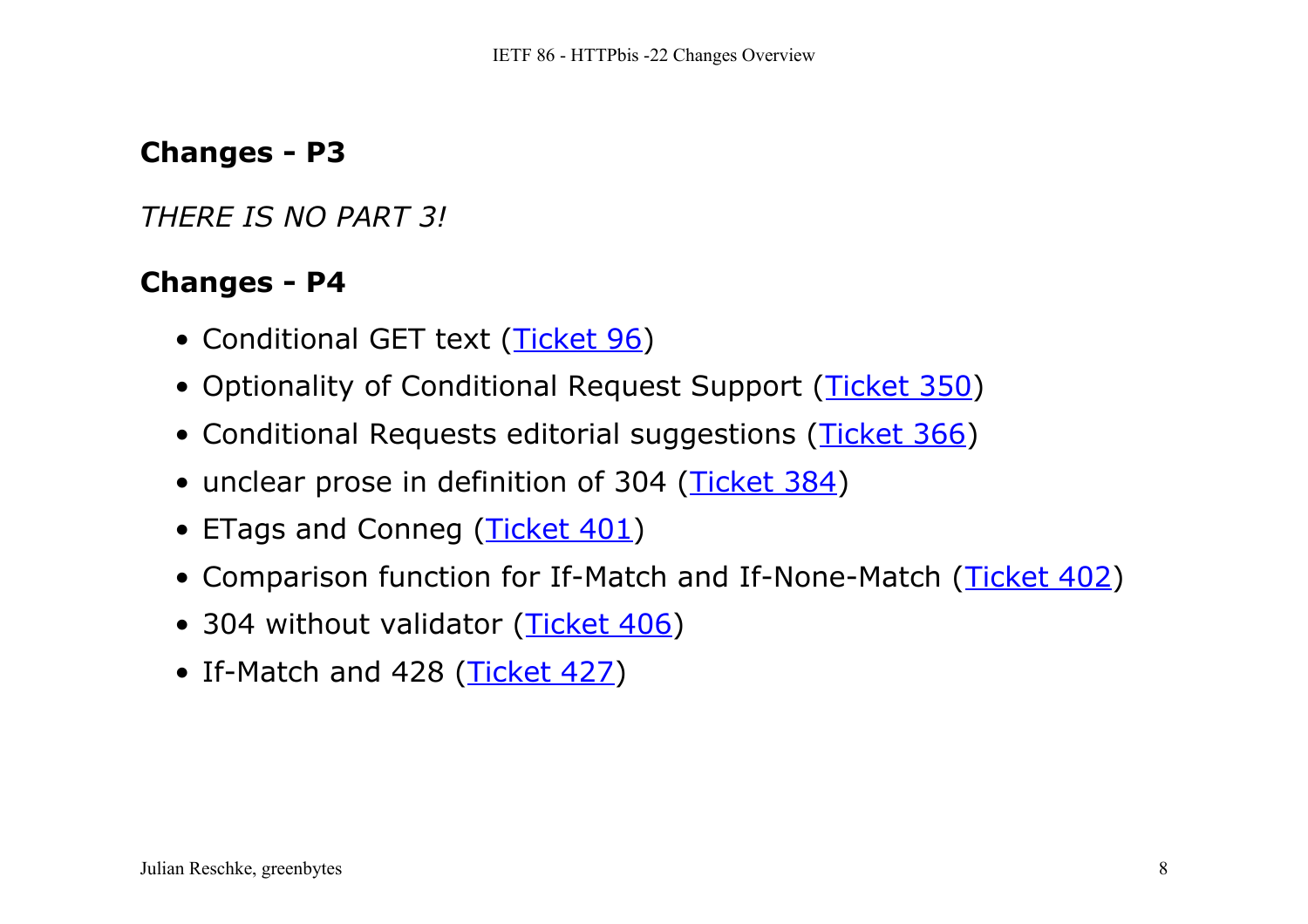- Security consideration: range flooding ([Ticket 175](http://tools.ietf.org/wg/httpbis/trac/ticket/175))
- Allowing heuristic caching for new status codes ([Ticket 223](http://tools.ietf.org/wg/httpbis/trac/ticket/223))
- Add limitations to Range to reduce its use as a denial-of-service tool <u>([Ticket 311](http://tools.ietf.org/wg/httpbis/trac/ticket/311))</u>
- p5 feedback (<u>[Ticket 405](http://tools.ietf.org/wg/httpbis/trac/ticket/405)</u>)
- 416 and multipart/byteranges ([Ticket 407](http://tools.ietf.org/wg/httpbis/trac/ticket/407))

- Allowing heuristic caching for new status codes ([Ticket 223](http://tools.ietf.org/wg/httpbis/trac/ticket/223))
- 304 without validator ([Ticket 406](http://tools.ietf.org/wg/httpbis/trac/ticket/406))
- No-Transform (<u>[Ticket 418](http://tools.ietf.org/wg/httpbis/trac/ticket/418)</u>)
- definition public cache-control directive is incompatible with RFC2616 (<u>[Ticket 430](http://tools.ietf.org/wg/httpbis/trac/ticket/430)</u>)